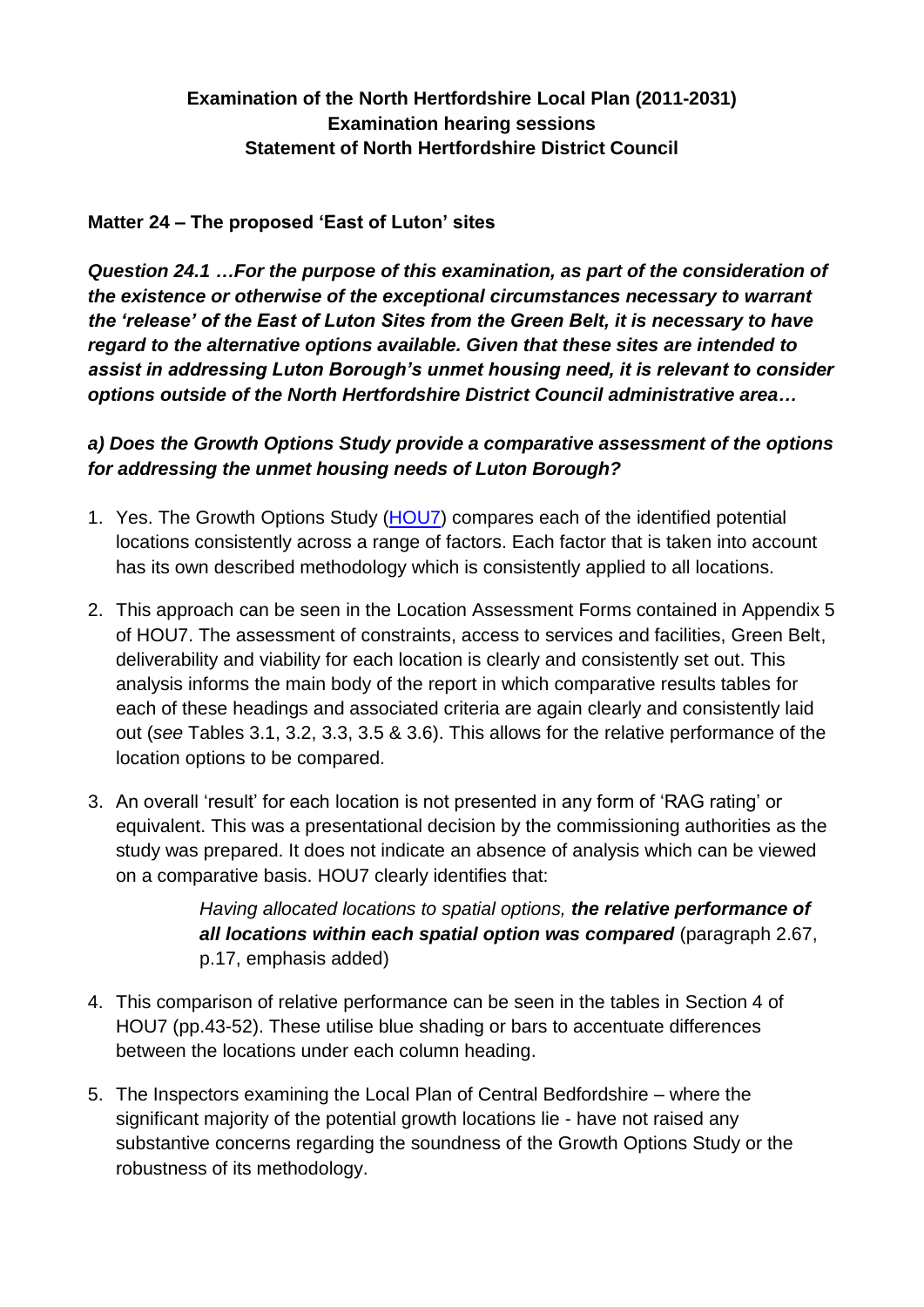*b) From the Council's analysis in Paper C (see paragraph 39) of its response to my letter dated 9 July 2019, the Growth Options Study does not identify sufficient alternative growth locations with strong links to Luton – either through physical proximity or high-quality public transport accessibility – that would allow Luton's unmet housing needs to be met on land that is preferable in Green Belt terms to the East of Luton sites. Is the Council's analysis correct, and if not how is it incorrect?*

- 6. Yes. The figures informing the analysis in Paragraph 39 of the Council's Paper C [\(ED173\)](https://www.north-herts.gov.uk/files/nhdc-response-inspector-9-july-2019-letter-paper-c-east-lutonpdf) are directly informed by HOU7. The locations considered to have physical proximity are listed in Paragraph 30 of the Paper C. These were identified by NHDC, from the maps contained within HOU7, as those physically contiguous with the Luton / Dunstable / Houghton Regis conurbation.
- 7. The identification of sites with high-quality transport accessibility is based upon HOU7's assessment of sites (partially) within 1.2km of railway stations, busway stops and park & ride facilities. These sites are clearly identified in the third column of Table 3.2 (HOU7, p.23). The Growth Study considered access to these facilities should be given greater weight than other services as these "*will generally involve more significant capital investment, longer lead times and / or greater political commitment*" (HOU7, p.22, paragraph 3.9).
- 8. The dwelling estimates in the table above Paragraph 38 of Paper C are based upon the net capacity to 2031 figures for each site contained in HOU7. Paragraph 29 and footnote 3 of Paper C explain that these have been pro-rated across the different Green Belt categories using the percentage figures identified in Appendix 5 of HOU7. The calculations used by NHDC to inform this analysis are clearly set out in Appendix 2 of Paper C.

## *c) From the Council's analysis in Paper C (see paragraphs 40 and 41) of its response to my letter dated 9 July 2019, the Growth Options Study identifies a total capacity of approximately 12,800 homes in locations that (partly at least) make a lesser contribution to the purposes of including land in the Green Belt. Is the Council's analysis correct, and if not how is it incorrect?*

- 9. There is an error in the commentary in Paragraph 40 of Paper C. This should read "…a total capacity of **13,100** homes in (parts of) locations have less than a 'strong' Green Belt contribution…". This corrected figure is arrived at by summing the relevant figures from the table following Paragraph 40 of Paper C:
	- $\bullet$  3,950 + 2,135 + 7,039 = 13,124
- 10.The headings in the fifth and sixth columns of the table following Paragraph 40 should additionally omit the words "…or lower", consistent with the column headings used in the tables following Paragraphs 31 and 37 and in Appendix 2. The figures in the table following paragraph 40 are correct on this basis.